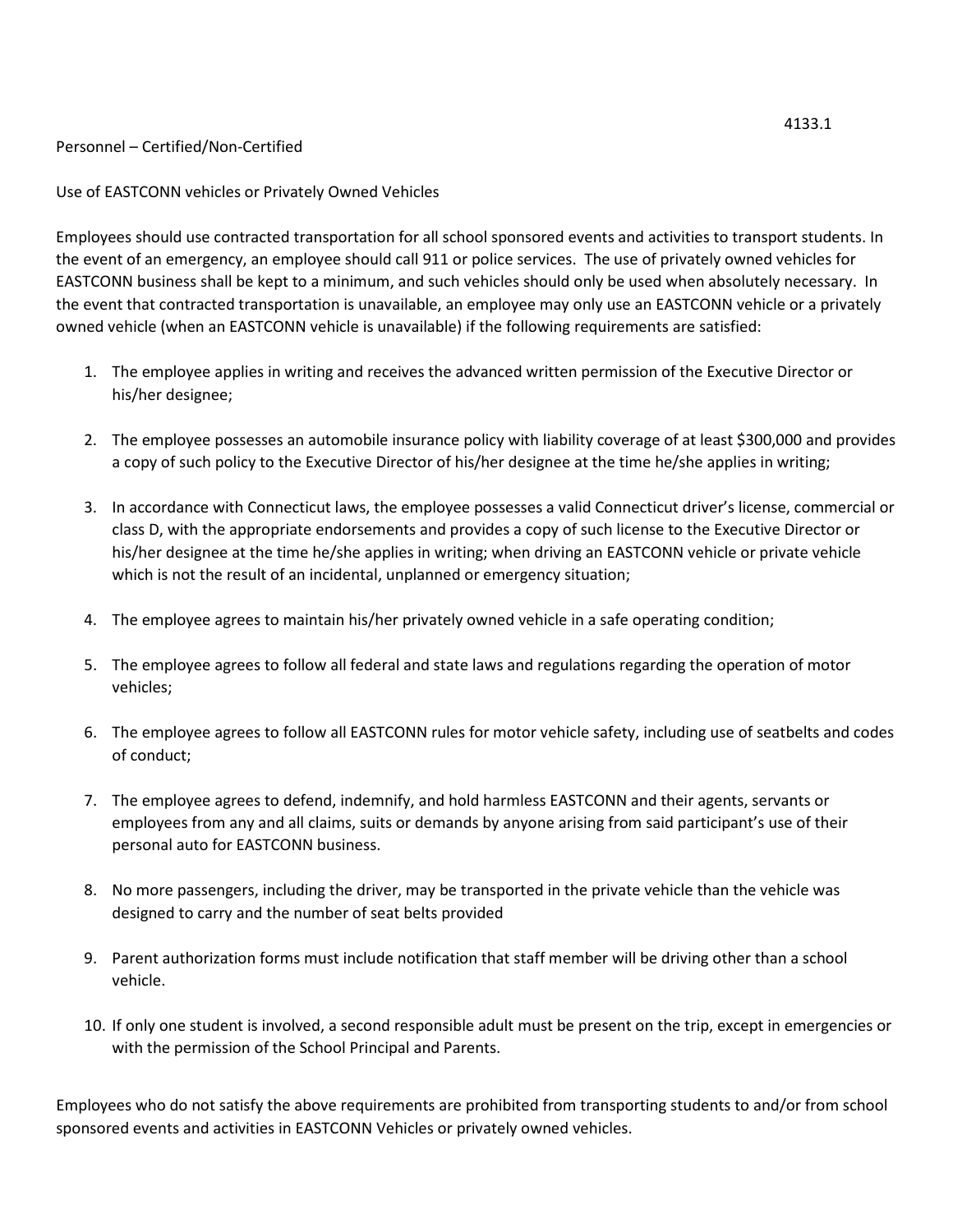Personnel – Certified/Non Certified

Use of EASTCONN Vehicles or Privately Owned Vehicles (continued)

(cf. 3541-22-Drivers) (cf. 3541.44 – Use of Private Automobiles on Agency Trips (by school employees)

Legal Reference: Connecticut General Statutes 14-1(i) Motor vehicles: definitions 14-212 (8) Definitions – "Student transportation vehicle" 14-212 (2) Definitions – "Carrier" 114-261b Drug and alcohol testing of drivers of certain vehicles, mechanics and forklift operators 14-276 to 14-279 re: school bus operators et.al PA 07-224 An Act Concerning Operator's Licenses Bearing a School Bus Endorsement Declaratory Ruling, Nov 16, 2007 – Robert M. Ward, Commissioner, DMV 2717 Alcohol and controlled substances testing (omnibus Transportation Employee Testing Act of 1991)

Policy Adopted: November 23, 2021